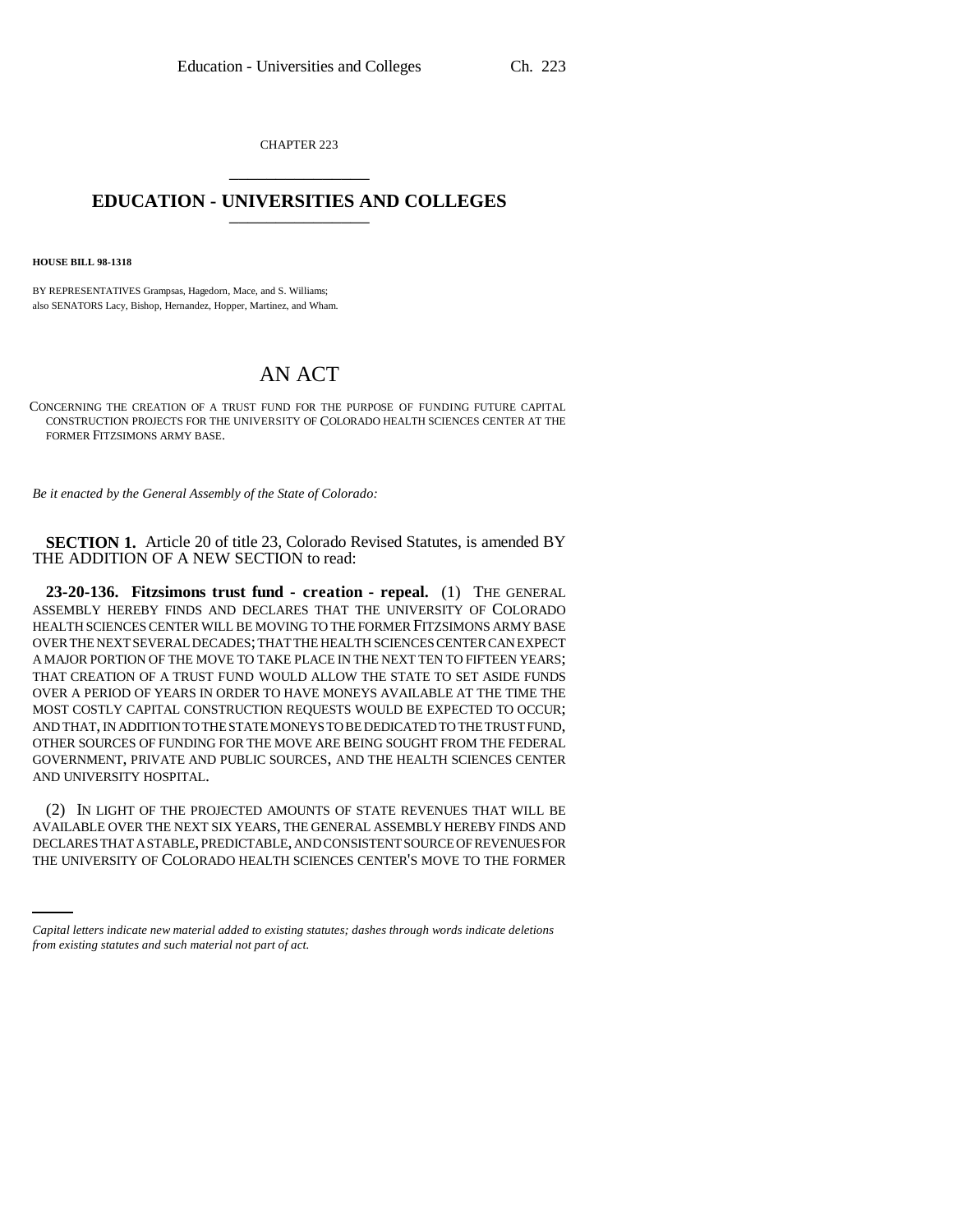FITZSIMONS ARMY BASE WILL BETTER ALLOW THE STATE TO HELP FUND SUCH A MOVE. IN ORDER TO PROVIDE A CONSISTENT SOURCE OF REVENUES, THE GENERAL ASSEMBLY FURTHER FINDS AND DECLARES THAT IT IS APPROPRIATE TO CREATE A TRUST FUND THAT WILL BE PROVIDED WITH AN ANNUAL AMOUNT OF PRINCIPAL AND THAT WILL GENERATE AN ANNUAL AMOUNT OF INTEREST THAT IS DEDICATED TO THE UNIVERSITY OF COLORADO HEALTH SCIENCES CENTER'S MOVE TO THE FORMER FITZSIMONS ARMY BASE.

(3) THERE IS HEREBY CREATED IN THE STATE TREASURY THE UNIVERSITY OF COLORADO HEALTH SCIENCES CENTER AT FITZSIMONS TRUST FUND, REFERRED TO IN THIS SECTION AS THE "FITZSIMONS TRUST FUND", THE PRINCIPAL OF WHICH SHALL CONSIST OF THOSE GENERAL FUND REVENUES IN EXCESS OF THE LIMITATION IN SECTION 24-75-201.1 (1) (a) (II), C.R.S., THAT MAY BE TRANSFERRED TO THE CAPITAL CONSTRUCTION FUND AS PROVIDED IN SECTION 24-75-302 (2), C.R.S., AND THEN APPROPRIATED FROM THE CAPITAL CONSTRUCTION FUND TO THE FITZSIMONS TRUST FUND. THE PRINCIPAL AND INTEREST OF THE FITZSIMONS TRUST FUND SHALL NOT BE EXPENDED OR APPROPRIATED FOR ANY PURPOSE OTHER THAN THAT STATED IN SUBSECTION (5) OF THIS SECTION. THE STATE TREASURER MAY, IN THE STATE TREASURER'S DISCRETION, DEPOSIT, REDEPOSIT, INVEST, AND REINVEST MONEYS ACCRUED OR ACCRUING TO THE FITZSIMONS TRUST FUND IN THE TYPES OF DEPOSITS AND INVESTMENTS AUTHORIZED IN SECTIONS 24-36-109,24-36-112, AND 24-36-113, C.R.S.

(4) ON SEPTEMBER 1, 1998, AND ON SEPTEMBER 1 OF EACH YEAR THEREAFTER, THE STATE TREASURER SHALL CERTIFY TO THE GENERAL ASSEMBLY THE AMOUNT OF INTEREST ACTUALLY EARNED ON THE PRINCIPAL OF THE FITZSIMONS TRUST FUND DURING THE PREVIOUS FISCAL YEAR AND SHALL PROVIDE AN ESTIMATE OF THE INTEREST EXPECTED TO BE EARNED ON SUCH PRINCIPAL DURING THE CURRENT FISCAL YEAR.

(5) MONEYS IN THE FITZSIMONS TRUST FUND MAY BE APPROPRIATED TO PAY FOR CAPITAL CONSTRUCTION PROJECTS FOR THE UNIVERSITY OF COLORADO HEALTH SCIENCES CENTER AT THE FORMER FITZSIMONS ARMY BASE THAT HAVE RECEIVED THE PRIOR APPROVAL OF THE BOARD OF REGENTS OF THE UNIVERSITY OF COLORADO, THE COLORADO COMMISSION ON HIGHER EDUCATION, THE CAPITAL DEVELOPMENT COMMITTEE, THE GENERAL ASSEMBLY, AND THE JOINT BUDGET COMMITTEE.

(6) THE CREATION OF THE FITZSIMONS TRUST FUND SHALL IN NO WAY REDUCE OR ELIMINATE THE OPPORTUNITY OF THE UNIVERSITY OF COLORADO HEATH SCIENCES CENTER TO SEEK FUNDING FOR CAPITAL AND CONTROLLED MAINTENANCE PROJECTS THROUGH THE NORMAL ANNUAL CAPITAL DEVELOPMENT COMMITTEE PRIORITIZATION PROCESS.

(7) ALL INTEREST DERIVED FROM THE DEPOSIT AND INVESTMENT OF MONEYS IN THE FITZSIMONS TRUST FUND SHALL BE CREDITED TO SAID FUND. AT THE END OF ANY FISCAL YEAR, ALL UNEXPENDED AND UNENCUMBERED MONEYS IN THE FITZSIMONS TRUST FUND SHALL REMAIN THEREIN AND SHALL NOT BE CREDITED OR TRANSFERRED TO THE GENERAL FUND OR ANY OTHER FUND. NO INVESTMENT EARNINGS OR OTHER MONEYS IN THE FITZSIMONS TRUST FUND SHALL BE SUBJECT TO ANY MANAGEMENT FEE IMPOSED BY LAW FOR THE BENEFIT OF THE GENERAL FUND.